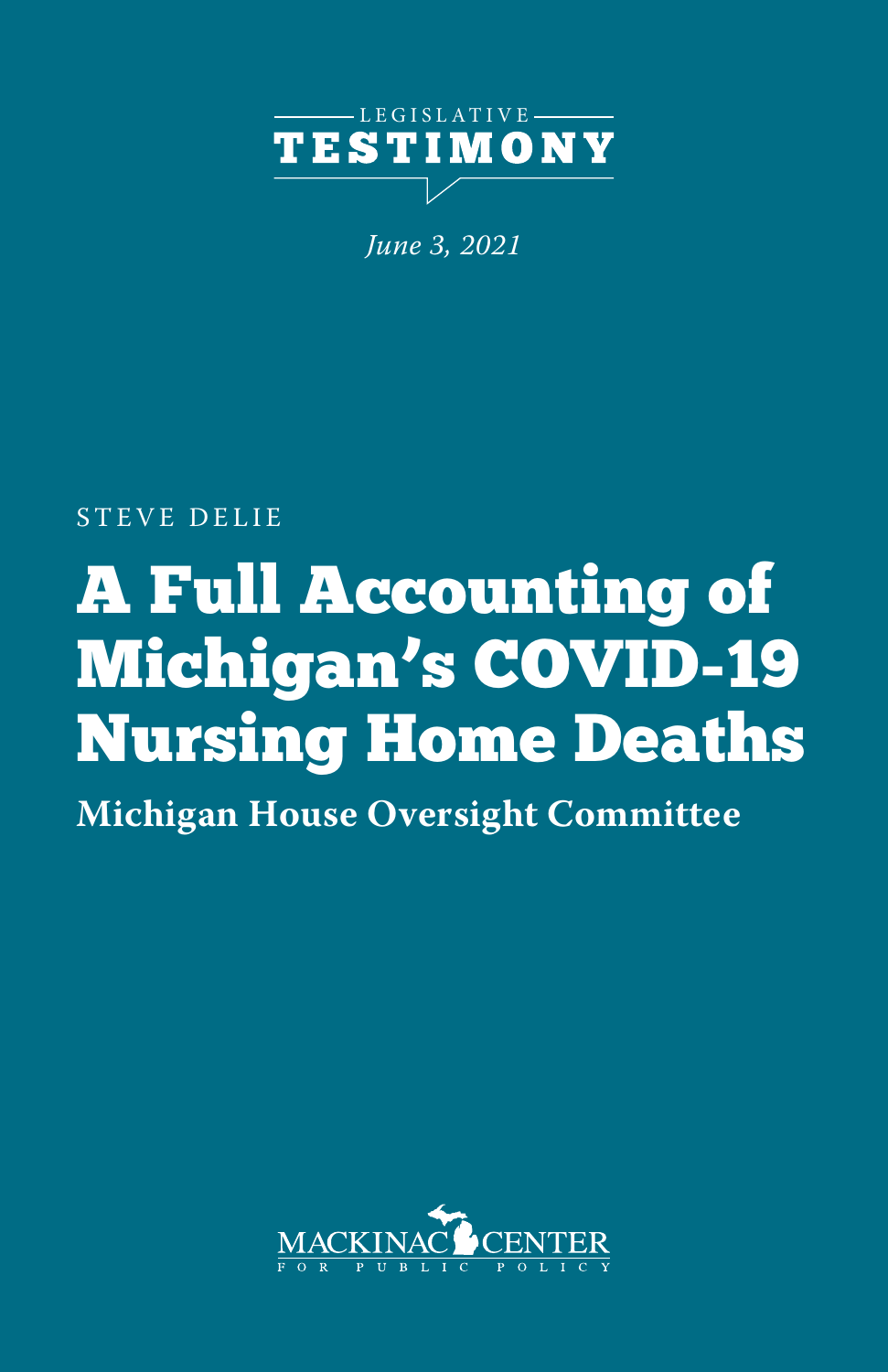

The following is testimony submitted for presentation to the Michigan House Oversight Committee by the Mackinac Center's Steve Delie on June 3, 2021. This testimony and others can be read online at **mackinac.org/testimony**.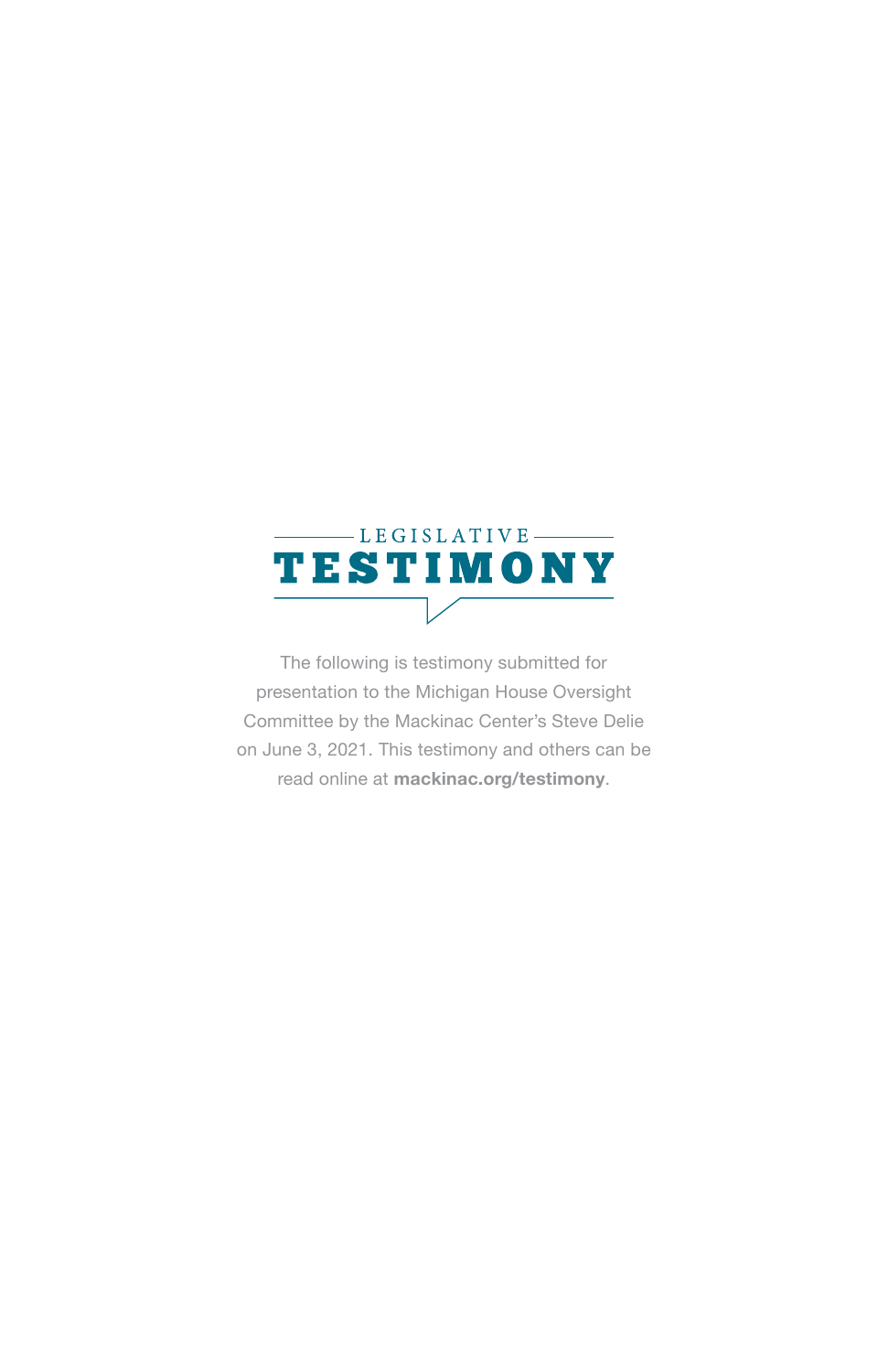

## A Full Accounting of Michigan's COVID-19 Nursing Home Deaths

Thank you, Mr. Chairmen and members of the committee.

My name is Steve Delie, and I am an attorney with the Mackinac Center, as well as its policy lead for open government. We are a  $501(c)(3)$  nonprofit research and educational institute that advances the principles of free markets and limited government.

I am here to testify today because we have a problem. Even though it is well known that COVID-19 disproportionately affects the elderly and specifically nursing home residents, the state is not able to provide an accurate total count of Michigan's COVID-19 nursing home deaths.

Earlier this year, the Mackinac Center Legal Foundation sued the Department of Health and Human Services on behalf of journalist Charlie LeDuff for failing to provide public requested under Michigan's Freedom of Information Act. Mr. LeDuff asked four simple questions of the department relating to nursing home deaths, but the department refused to fulfill his request. LeDuff asked for records that would show:

- The age of those who had died from COVID-19;
- The date they had died;
- The date those deaths were added to the state's COVID-19 death count; and
- Any records indicating whether the deceased contracted COVID-19 at a long-term care facility.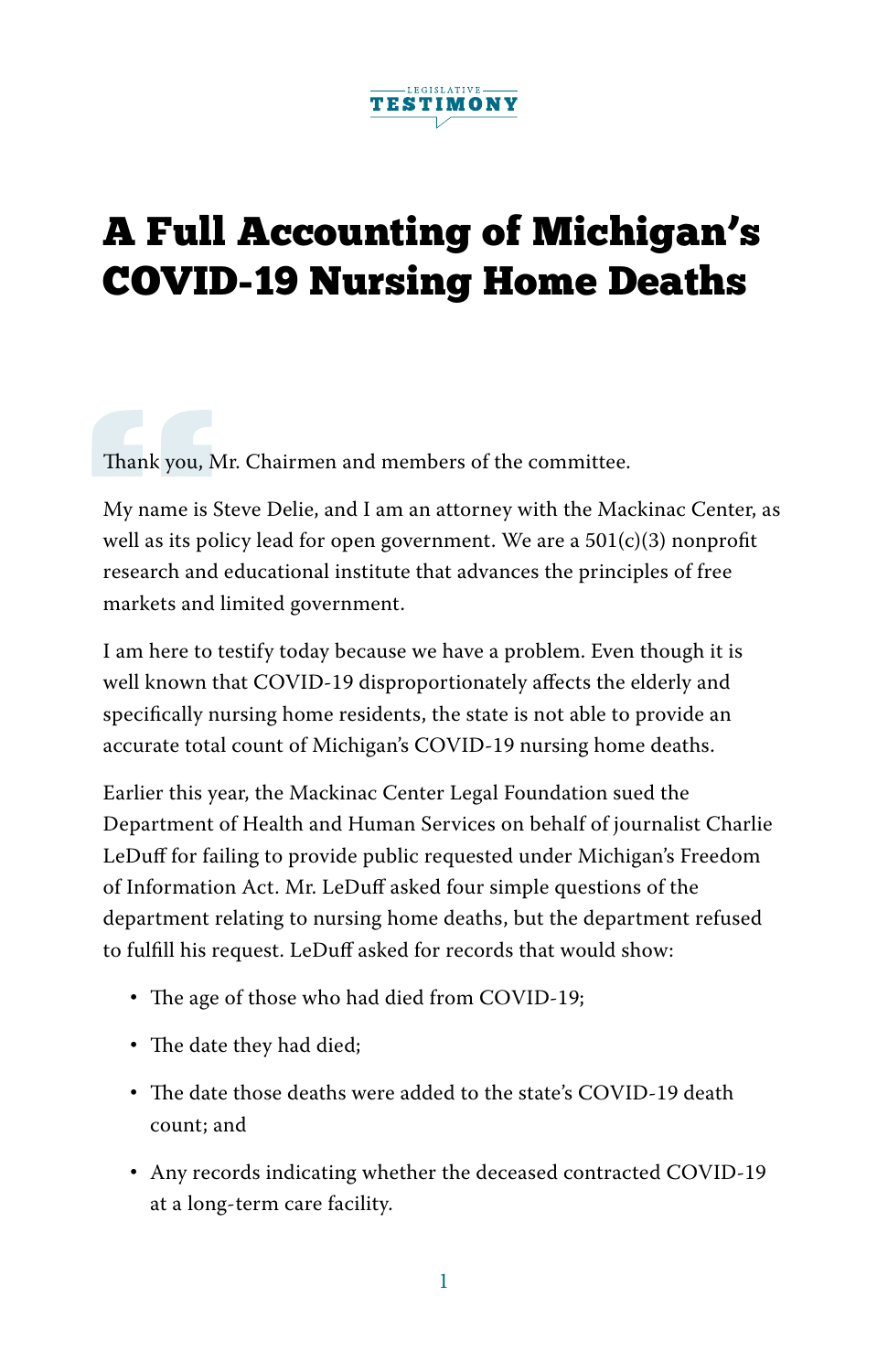

The department eventually settled our lawsuit by providing a spreadsheet listing the ages of the deceased and the date they died. What was troubling, however, was the fact the department confirmed that they lacked records that would indicate when identified COVID-19 deaths were added to the state's tally or if the deceased contracted the virus at a nursing home.

This response led Mr. LeDuff and the Mackinac Center to conduct a further investigation. The results of that investigation were even more concerning than the department refusing to provide public records or not knowing how many COVID-19 deaths originated at nursing homes.

It is important to understand the terminology before discussing this issue further. Although the common way to discuss deaths associated with long-term care facilities is to reference them as "nursing home deaths," the problem is far larger. Michigan has multiple categories of homes for the elderly, including nursing homes, homes for the aged, and adult foster care facilities. When discussing "nursing home deaths," we are actually discussing deaths at all of these facilities.

The department acknowledged that a nursing home resident who dies at a hospital is not typically counted as a nursing home death. The reason is that when the department reviews death certificates and adds those listing COVID-19 as an underlying cause of death to the state's statistics, it does not examine whether the deceased's place of residence was a nursing home. Thus, unless a nursing home resident dies at that facility or is identified or reported via other means, the death is not counted as a nursing home death.

This is similar to an issue that led to the state of New York undercounting long-term care deaths. But what is most concerning is the department apparently has the ability to count these deaths accurately, but simply chooses not to.

The department acknowledged that between March and June 2020, it examined vital records deaths to determine whether they should be classified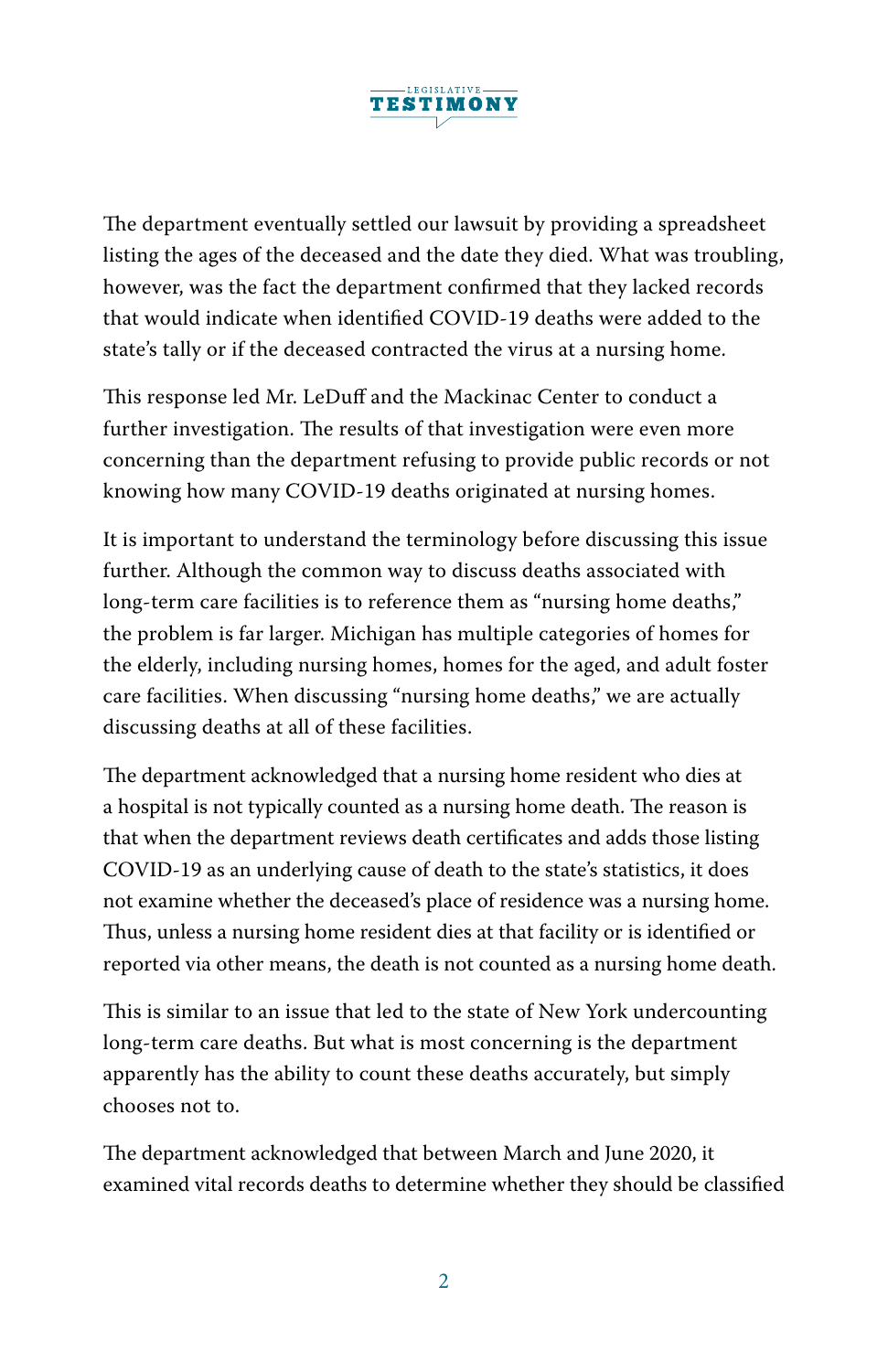as nursing home deaths. When it did so, the department found that 44% of the vital records examined during that period were nursing home deaths. The department has since stopped this practice, claiming that it cannot do this review on a regular basis because it is too time consuming.

This is exceptionally problematic. A sizable portion of the tally of Michigan's total COVID-19 deaths are recorded by reviewing these death certificates. From July 2020 through April 2021, a period in which the department appears to have not been counting nursing home deaths stemming from death certificates, 5,551 deaths were added to the state's total via reviews of death certificates. That represents 48% of all the deaths reported over the period.

It's not possible to know how many vital records deaths should be associated with nursing homes based on the department's use of the data. But, as an estimate, if 44% of all death certificates be traced back to nursing homes, as the department's previous work demonstrated was the case for a portion of last year, this could mean that the state is undercounting nursing home deaths by about 2,400. Adding that amount to the total nursing home death tally would increase it by more than 40%, with more than 8,000 of our approximately 19,000 deaths being associated with these facilities. Nursing home deaths would then represent about 42% of all COVID-19 deaths, not the 30% the state currently reports.

There is another factor that is also contributing to an undercounting of Michigan's total nursing home deaths. As both we and the Traverse City Record Eagle have discovered, the state does not track deaths at facilities serving the elderly that have fewer than 12 residents. There are 4,596 adult foster care and home for the aged facilities in Michigan — 3,474 of those serve fewer than 12 residents. Put another way, 76% of these facilities are not being tracked, despite serving up to 22,092 residents. We have no data on COVID-19 deaths from these facilities, so if even a smaller percentage of deaths can be attributed to them, it could significantly increase Michigan's total number of nursing home deaths.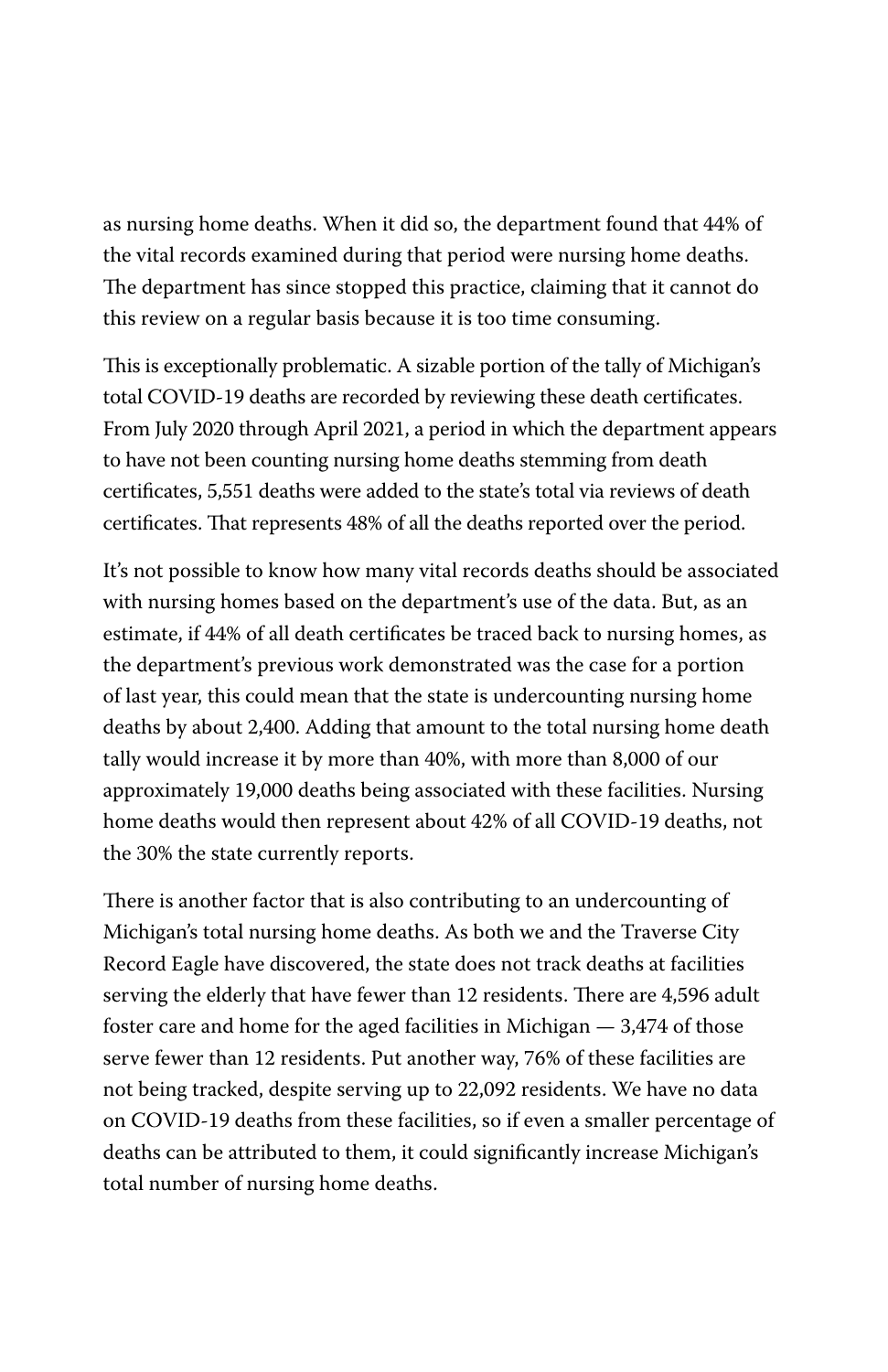

This matters for a number of reasons. From a transparency perspective, the state must provide citizens with an accurate picture of the effects of COVID-19 in Michigan, including who had died and where. But this data is also important for informing policy decisions regarding how best to respond to a pandemic like COVID-19. With the current data, neither of these goals can be accomplished.

Thankfully, it would be relatively easy to determine a more accurate count of our nursing home deaths. What is needed is a listing of every COVID-19 death, containing both place of death and the deceased's residential address. We would also need a list of every long-term care facility in Michigan, including those licensed to serve 12 or fewer, along with their addresses. These two lists could then be compared against one another. Anyone whose primary residence was a long-term care facility should then be considered a nursing home death.

It is also worth investigating the department's justification for not tracking long-term care deaths in this way. Understanding the department's decision-making process would help to evaluate how we can prevent a similar problem from developing in the future, and it allows the public to hold its public servants accountable.

At this time, I would like to thank the committee for the opportunity to testify today, and I would invite any questions the members of this committee may have.



**Steve Delie** is the director of labor policy and Workers for Opportunity at the Mackinac Center for Public Policy.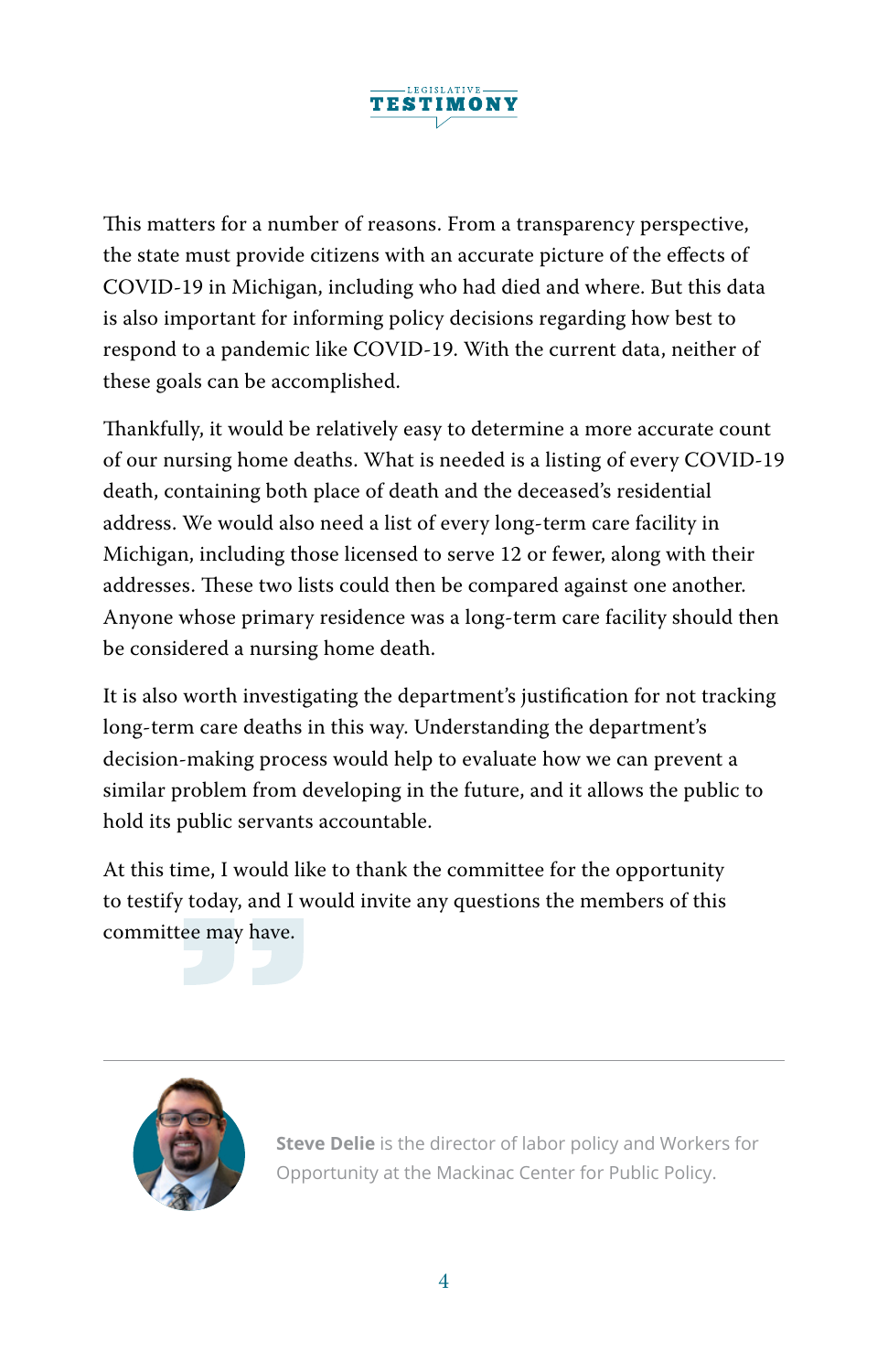

*mackinac.org/testimony*